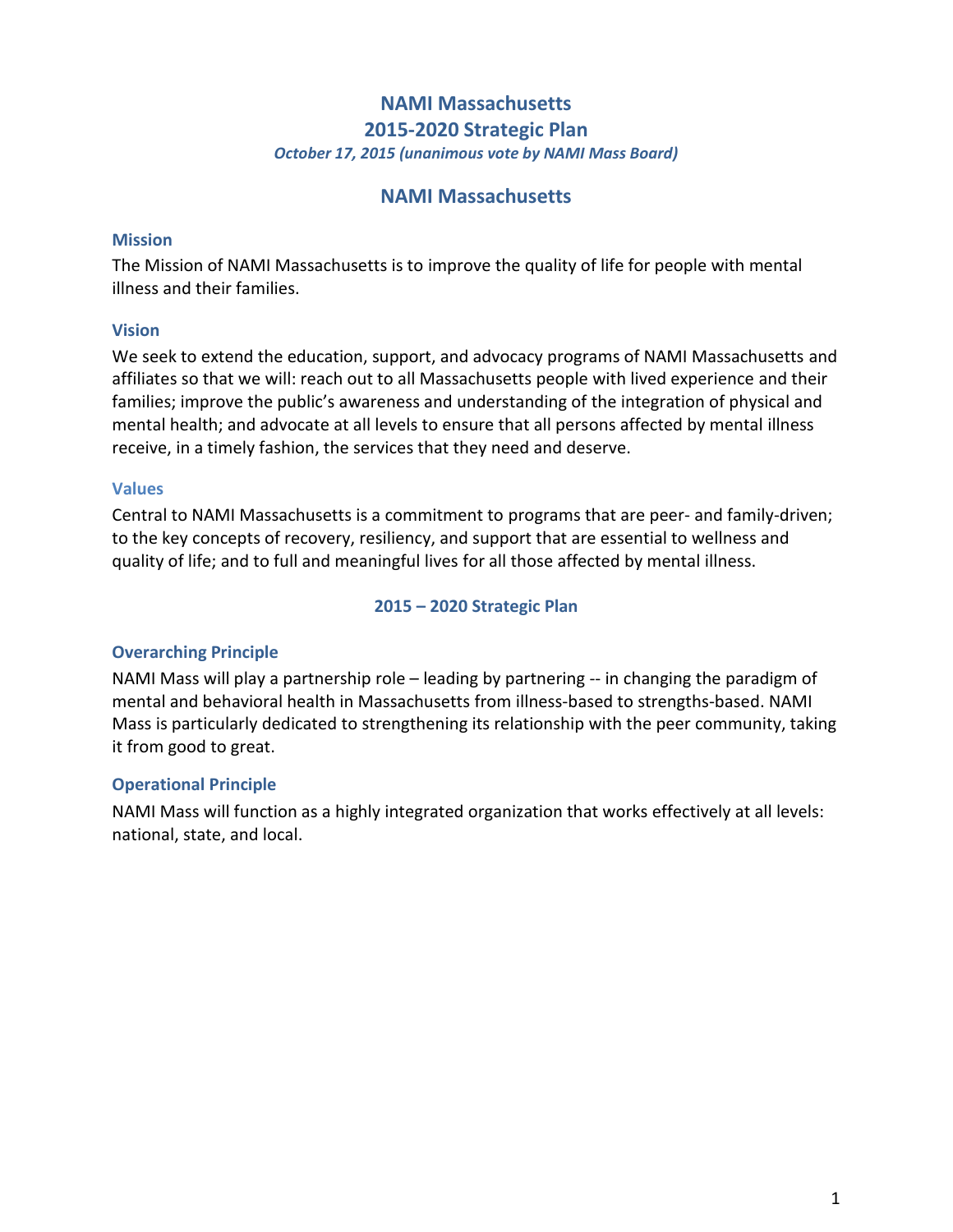# **Overarching Theme of the NAMI Mass 2015-2020 Strategic Plan**

# **"A New Strengths-Based Paradigm"**

## **GOAL A: POLICY AND ADVOCACY**

**NAMI Mass and its affiliates will play a leadership role in the drive for state policies that assist people with mental illness, and their families.**

*Rationale: All people with mental illness have the right to be treated with best practices and in state-of-the-art facilities that enable recovery and promote life in the community.* 

To accomplish this goal, NAMI Mass will:

- Build greater organizational capacity in the area of policy and advocacy;
- Apply financial resources in a more focused way to this aspect of its work;
- Broaden partnerships across the support and recovery spectrum focused on:
	- Increasing overall funding for mental health in Massachusetts;
	- Promoting effective approaches to integrating mental and physical health;
	- expanding state-of-the-art treatment facilities that reflect "best practices"
	- achieving proper intensive support for those with serious and chronic care needs, including access to quality, DMH forensic hospital beds until and after the anticipated closure of Bridgewater State Hospital;
	- Driving policies that stress the roles of housing, employment, and education in achieving real recovery.

#### **KICKOFF STRATEGY FOR GOAL A:**

**Create a new POLICY DEPARTMENT and charge its director with developing and overseeing the implementation of a 5-year plan that will make NAMI Mass a "go-to" source for expertise and advice for policy makers in Massachusetts.**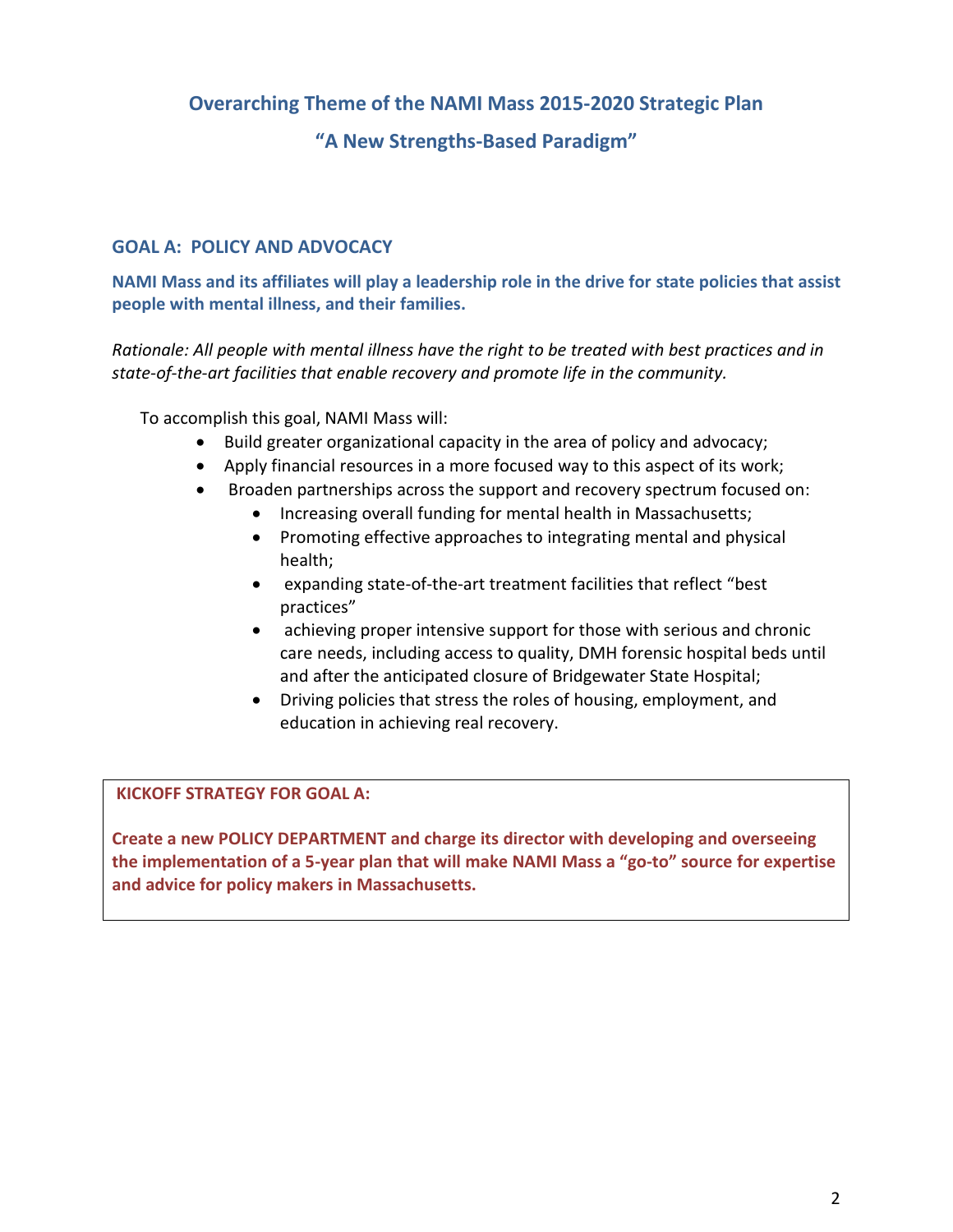## **GOAL B: EDUCATION AND SUPPORT PROGRAMS**

**NAMI Mass and its affiliates will play a leadership role in erasing stigma and fostering deep understanding of mental health through effective education and support building an atmosphere of empathy and advocacy.**

*Rationale: Education and support are powerful tools in the fight to reduce the impact of mental illness and stigma, to eradicate the disparities that currently impact access and the quality of treatment. It is also important as we encourage individuals and families to seek help from NAMI, and to draw partners and resources to NAMI.*

To accomplish this goal NAMI Mass will:

## New

• In light of the broad array of current programming, including in particular several new and promising programs and campaigns, described below, hold off starting new programs, unless and until sustainability of existing programs is seen as secure by board and staff.

## Current Successes

- Increase our involvement in school mental health, which has launched with our Educating the Educator (ETE) pilot, with the goal of improving how school staff relate to students who may learn differently due to conditions such as ADHD, Anxiety, Depressive Disorder, and others.;
- Ramp-up NAMI's efforts to educate the gatekeepers of the criminal justice system (e.g. police, judiciary and probation), thus contributing to the goal of decriminalizing mental illness, and increase training of judges and probation officers;
- Continue and if possible expand our promising, one year young Diversity and Inclusion Initiative;
- Build on impressive creation and expansion of *Peer to Peer*, which has gone from single pilot to nine active programs in two years;
- Ensure that *Family to Family*, NAMI's signature program, is available in every region of the state;
- Continue the expansion of *In Our Own Voice*, the demand for which continues to escalate.

# Areas to Strengthen

- Build stronger partnerships with affiliates so that our NAMI signature programs are offered all over the state and our educational programs reach all communities in Massachusetts;
- Continue to expand our NAMI Mass COMPASS, reaching *all* people affected by mental health conditions in the Commonwealth including people from diverse cultures;
- Ensure consistently high quality education throughout the state of Massachusetts;
- Focus greater attention on NAMI Basics, NAMI Connection, NAMI Veterans' Support, and NAMI Family Support Group to grow where possible, and ensure that quality of programs is consistent throughout. The need for quality assurance applies to even the most successful of our current programming.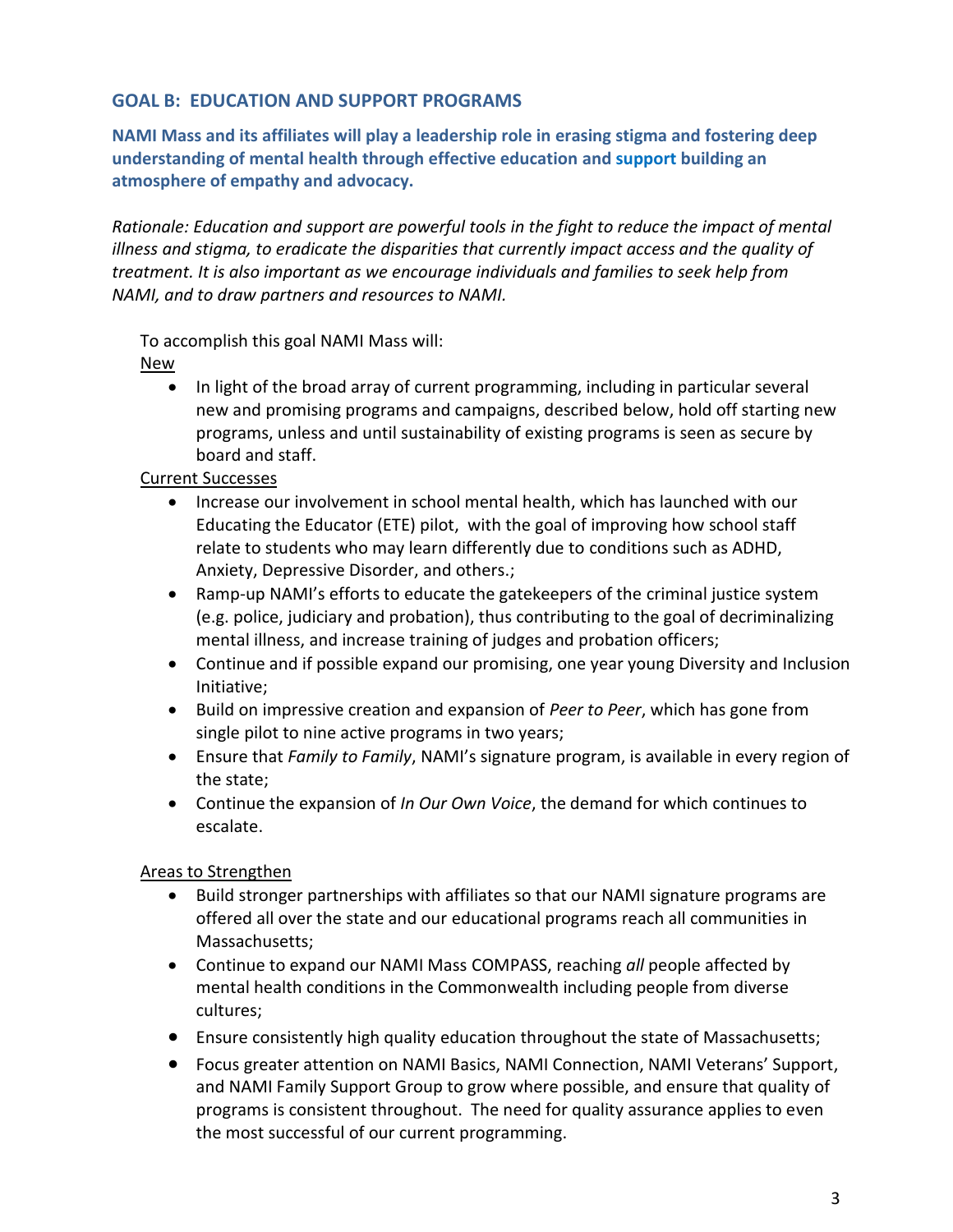Expand our Diversity and Inclusion initiative to ensure that all NAMI Programs across the entire state reflect our diversity and inclusion goals.

#### **KICKOFF STRATEGY FOR GOAL B:**

**Put in place a QUALITY CONTROL INITIATIVE inside NAMI Mass. that guarantees programmatic excellence and consistency across among all NAMI Mass. programs throughout the state.**

## **GOAL C: MAKING NAMI MASS A "HOUSEHOLD NAME"**

**NAMI Mass and its affiliates will be well-known statewide as a diverse, responsive, and forward-thinking organization that plays a leadership role in shaping a new paradigm for behavioral health in Massachusetts and seeks to help every single individual and family challenged by mental illness.** 

*Rationale: For NAMI Mass to achieve its aspirations, it must be a highly visible and trusted organization, recognized for its capacity to effect lasting change, as well as for its ability to partner, convene, and lead.* 

To accomplish this goal NAMI Mass will:

- Build a clear and powerful brand for NAMI Mass;
- Create greater visibility of the mission and work of NAMI Mass and its affiliates through PR campaigns and other initiatives using both traditional and social media;
- Using "CEOs Against Stigma" and the NAMI Mass COMPASS, make significant gains in making NAMI Mass a household name;
- Continue to grow the NAMI Mass Walk and build on its success;
- Become a highly visible convener on at least one statewide issue each year;
- Grow NAMI membership in communities that are not currently represented.

#### **KICKOFF STRATEGY FOR GOAL C:**

**Within the next six months, develop a "5-YEARS TO HOUSEHOLD NAME" strategy, with specific campaigns and targets.**

## **GOAL D: STRENGHTHENING THE CORE**

**NAMI Mass, together with its affiliates, will be a strong, financially viable, and sustainable organization that continually evolves and grows as needed to meet the changing demands of its stakeholders.** 

*Rationale: Financial viability and sustainability are essential underpinnings of the future success of NAMI Mass and all of its affiliates.*

To accomplish this goal NAMI Mass will:

 Further diversify and strengthen the capacity of the NAMI Board leadership and staff. Develop a succession plan for current leadership;